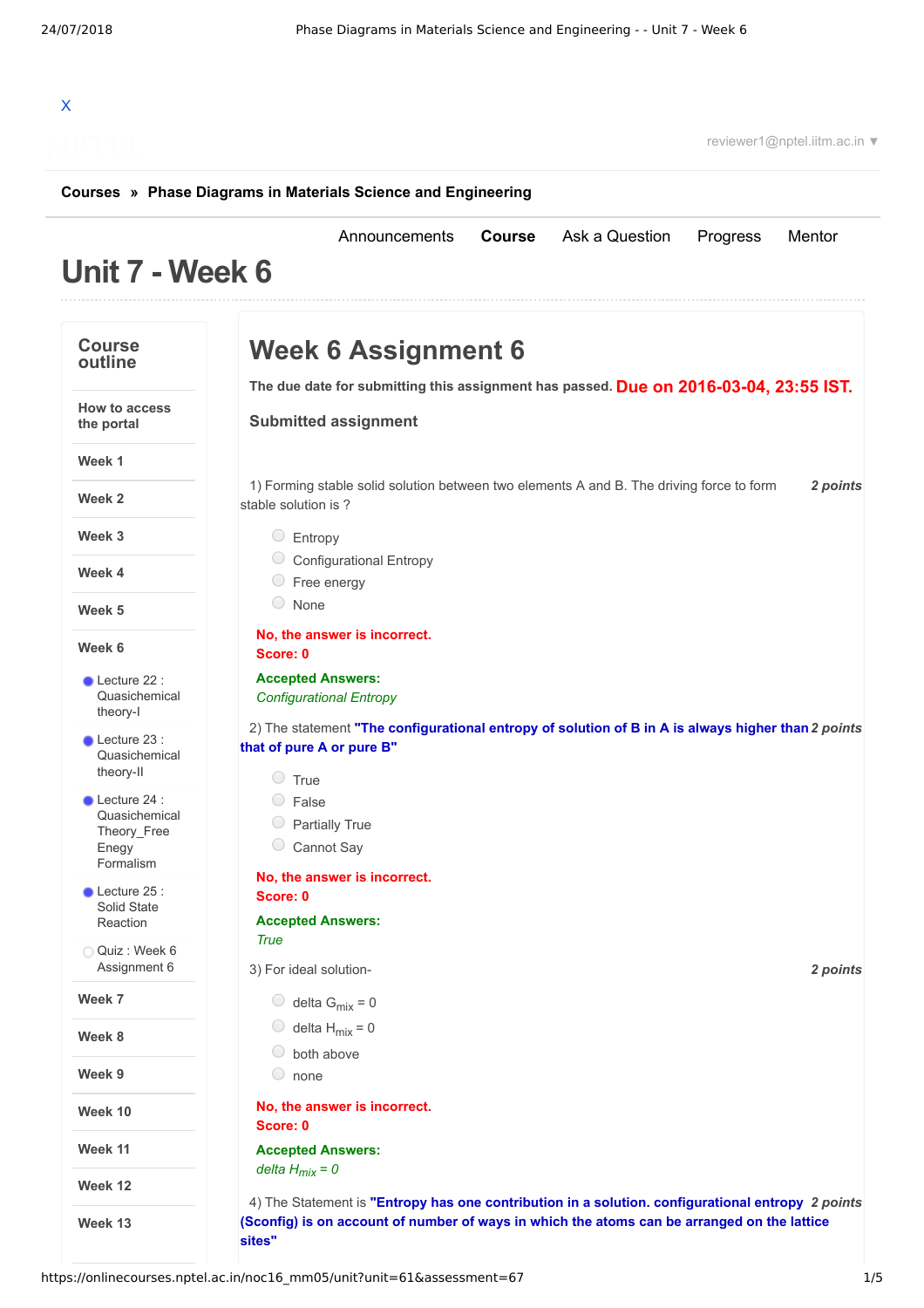**Assignment Solutions**

24/07/2018 Phase Diagrams in Materials Science and Engineering - - Unit 7 - Week 6

- True
- False
- 
- Cannot Say
- None

## **No, the answer is incorrect. Score: 0**

**Accepted Answers:**

*False*

5) *2 points* Find out the region where solution formation is impossible-



- $\bigcirc$  b to b'
- a' to b'

**No, the answer is incorrect. Score: 0**

**Accepted Answers:** *a to b*

6) *2 points* Find out the corresponding plot for following condition $c < 0$ , Low T

where,

 $\bigcirc$ 

$$
c = N_a \cdot Z \left[ E_{AB} - \frac{1}{2} (E_{AA} + E_{BB}) \right]
$$

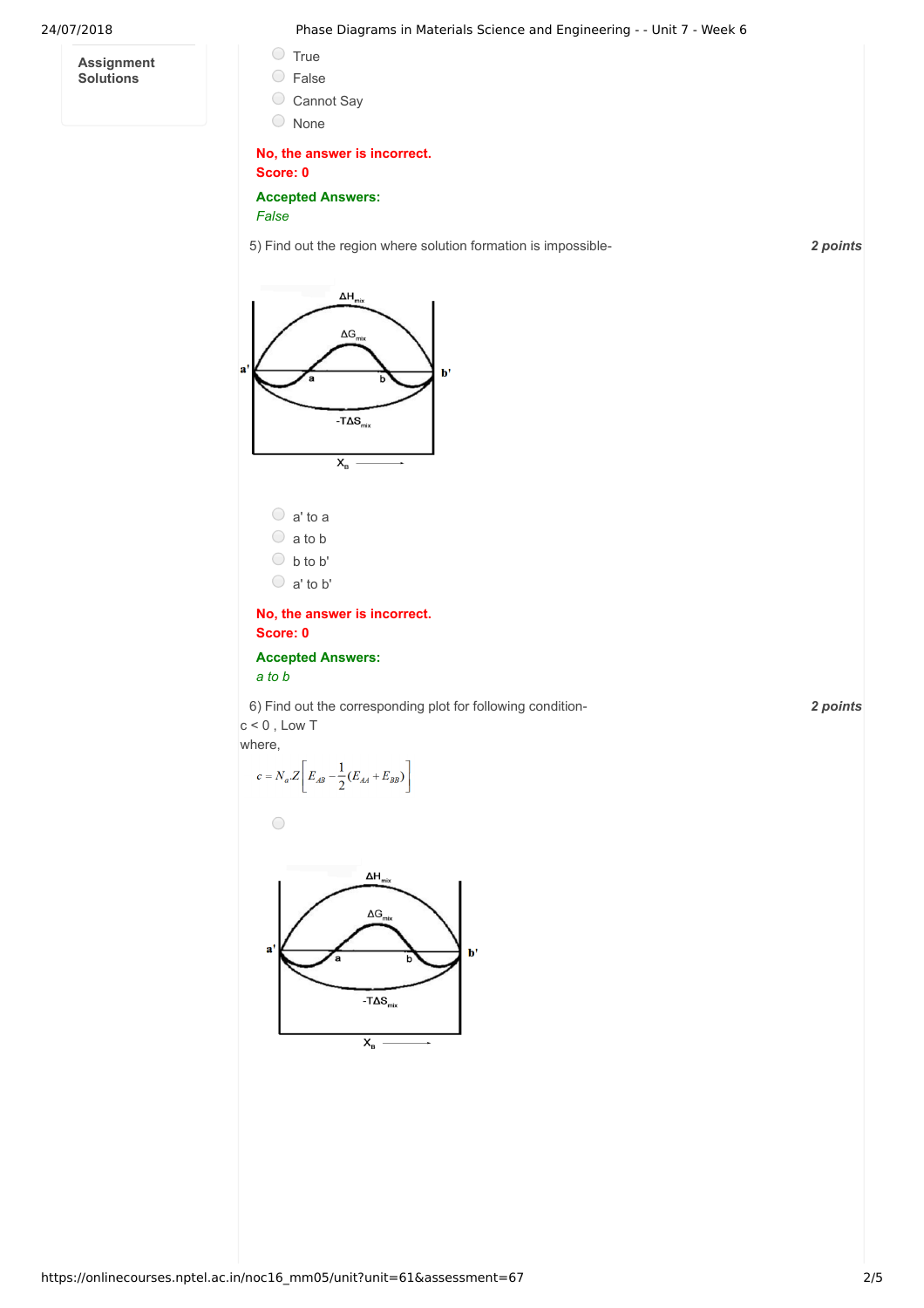

Both above None

# **No, the answer is incorrect. Score: 0**

**Accepted Answers:**



7) *2 points* Eutectoid Reaction is ?



None

**No, the answer is incorrect. Score: 0**

**Accepted Answers:**

$$
\alpha \longrightarrow \beta + \gamma
$$

8) *2 points* Peritectoid reaction is ?

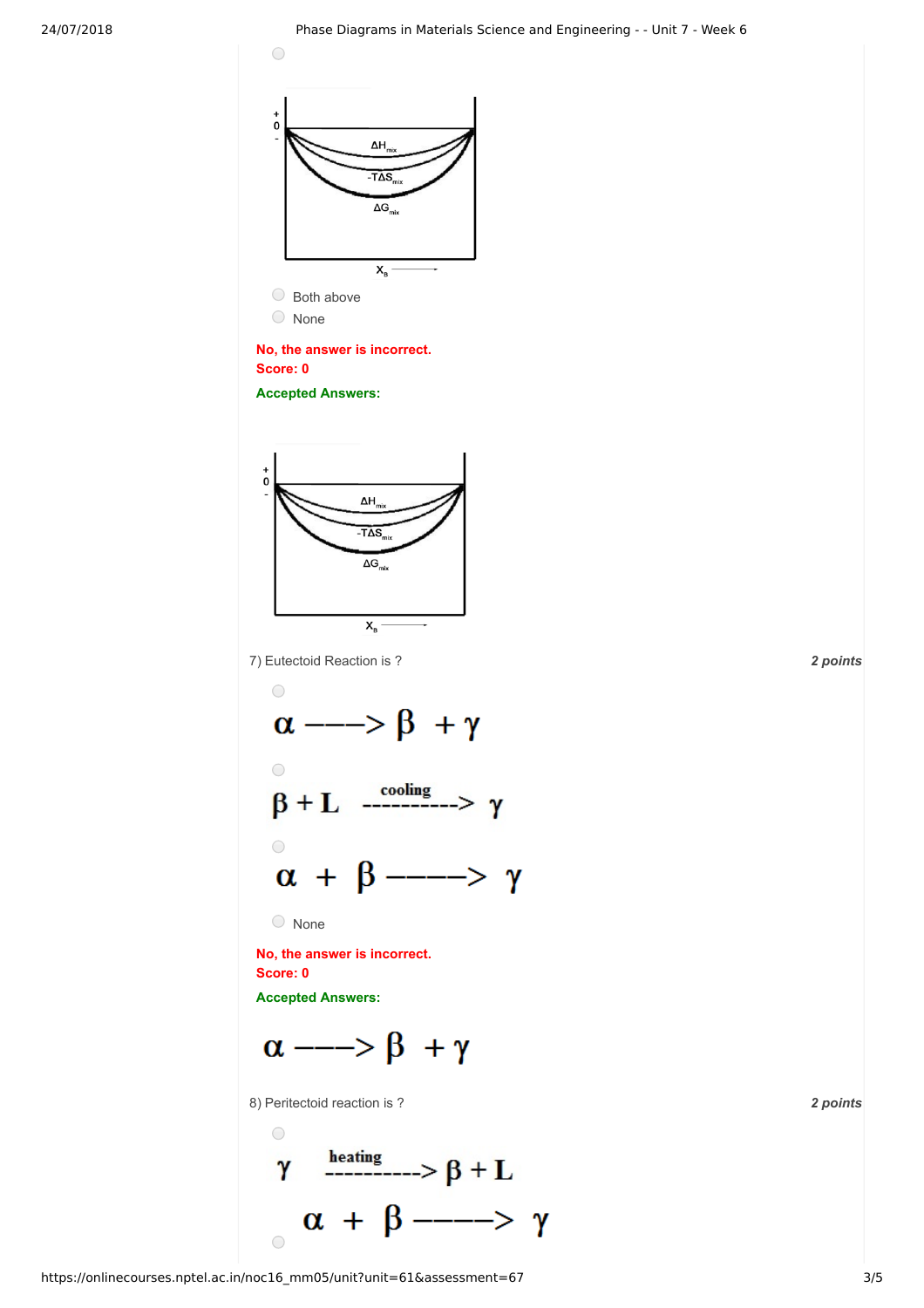24/07/2018 Phase Diagrams in Materials Science and Engineering - - Unit 7 - Week 6

$$
\alpha \longrightarrow \beta + \gamma
$$

```
All Above
```
 $\bigcirc$ 

**No, the answer is incorrect. Score: 0**

**Accepted Answers:**

$$
\alpha + \beta \longrightarrow \gamma
$$

9) *2 points* The Statement **"When two metals are mixed together they form an alloy if one metal is** soluble in the other one in solid state. Therefore, an alloy is a solid solution of two or more **metals"**

- False
- O True
- $\bigcirc$  Partially True
- Cannot Say

**No, the answer is incorrect. Score: 0**

**Accepted Answers:** *True*

10) The statement "If delta  $H_{mix}$ > 0, formation of like bonds (A-A or B-B) is preferred in a 2 points **solid solution between metals A and B. This known as clustering"**

- $\bigcirc$  True
- False
- Cannot say
- None

**No, the answer is incorrect. Score: 0**

**Accepted Answers:** *True*

[Previous Page](https://onlinecourses.nptel.ac.in/noc16_mm05/unit?unit=61&lesson=65) **[End](https://onlinecourses.nptel.ac.in/noc16_mm05/course)** 



Government of India Ministry of Human Resource Development